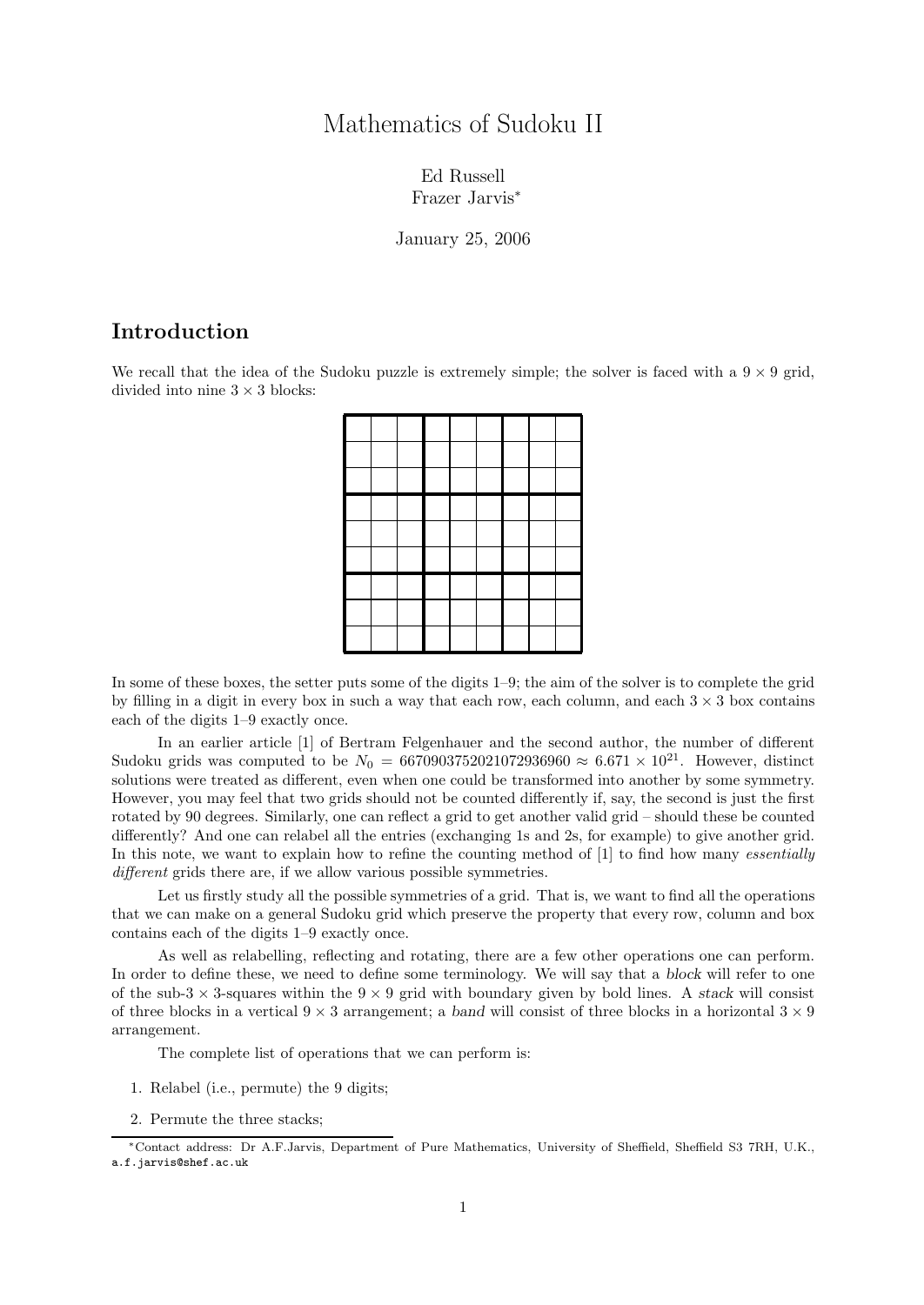- 3. Permute the three bands;
- 4. Permute the three columns within a stack;
- 5. Permute the three rows within a band;
- 6. Any reflection or rotation.

In this article, we explain how to work out the number of grids which are "essentially different", where we regard two grids as essentially the same if there is a sequence of the operations  $(1)-(6)$  which transforms one of the grids into another.

We'll start by focusing on the operations  $(2)-(6)$ , which are operations that are done on the grid squares, not on the *labels* within those squares. In a sense, we are going to think of these operations as symmetries of Sudoku puzzles, in the same way that a cube, for example, has symmetries – we can rotate a cube in several ways to put it back into the same position.

To describe the method, and the solution, we need to discuss some group theory.

Symmetries of geometrical objects form what is known as a group: this means that if we are given two symmetries, we can do one and then the other, and the result is itself a symmetry. For example, if we take a square frame of wire,



then we have eight symmetries:

- rot<sub>0</sub>: rotation by 0 degrees [in other words, do nothing!];
- $rot_1$ : rotate by 90 degrees clockwise;
- rot<sub>2</sub>: rotate by 180 degrees;
- rot<sub>3</sub>: rotate by 90 degrees anticlockwise;
- ref<sub>0</sub>: reflect in the horizontal axis;
- ref<sub>1</sub>: reflect in the top right–bottom left diagonal axis;
- ref<sub>2</sub>: reflect in the vertical axis;
- ref<sub>3</sub>: reflect in the top left–bottom right diagonal axis.

You might like to check that doing  $rot_1$  and then  $ref_2$ , say, has exactly the same effect as doing ref<sub>3</sub>. If we start with our square  $\Box$ , we apply first rot<sub>1</sub> to get to rot<sub>1</sub>( $\Box$ ), and then apply ref<sub>2</sub> to that, to get  $\text{ref}_2(\text{rot}_1(\Box))$ , this is the same as  $\text{ref}_3(\Box)$ . We just write  $\text{ref}_2\text{rot}_1 = \text{ref}_3$ . Whichever pair of symmetries you take, doing one then the other will have the same effect as one of the eight symmetries on the list.

Formally, a group is a set  $G$  with a product rule such that:

- 1. if  $g_1, g_2$  are both in G, then  $g_1g_2 \in G$ ;
- 2. there is an element  $e \in G$  such that  $eg = ge = q$  for all  $g \in G$  (so  $e = \text{rot}_0$  in the example above);
- 3. every element  $g \in G$  has an inverse  $g' \in G$ , so that  $gg' = g'g = e$ ;
- 4.  $(g_1g_2)g_3 = g_1(g_2g_3)$  for any three elements  $g_1, g_2$  and  $g_3$  in G.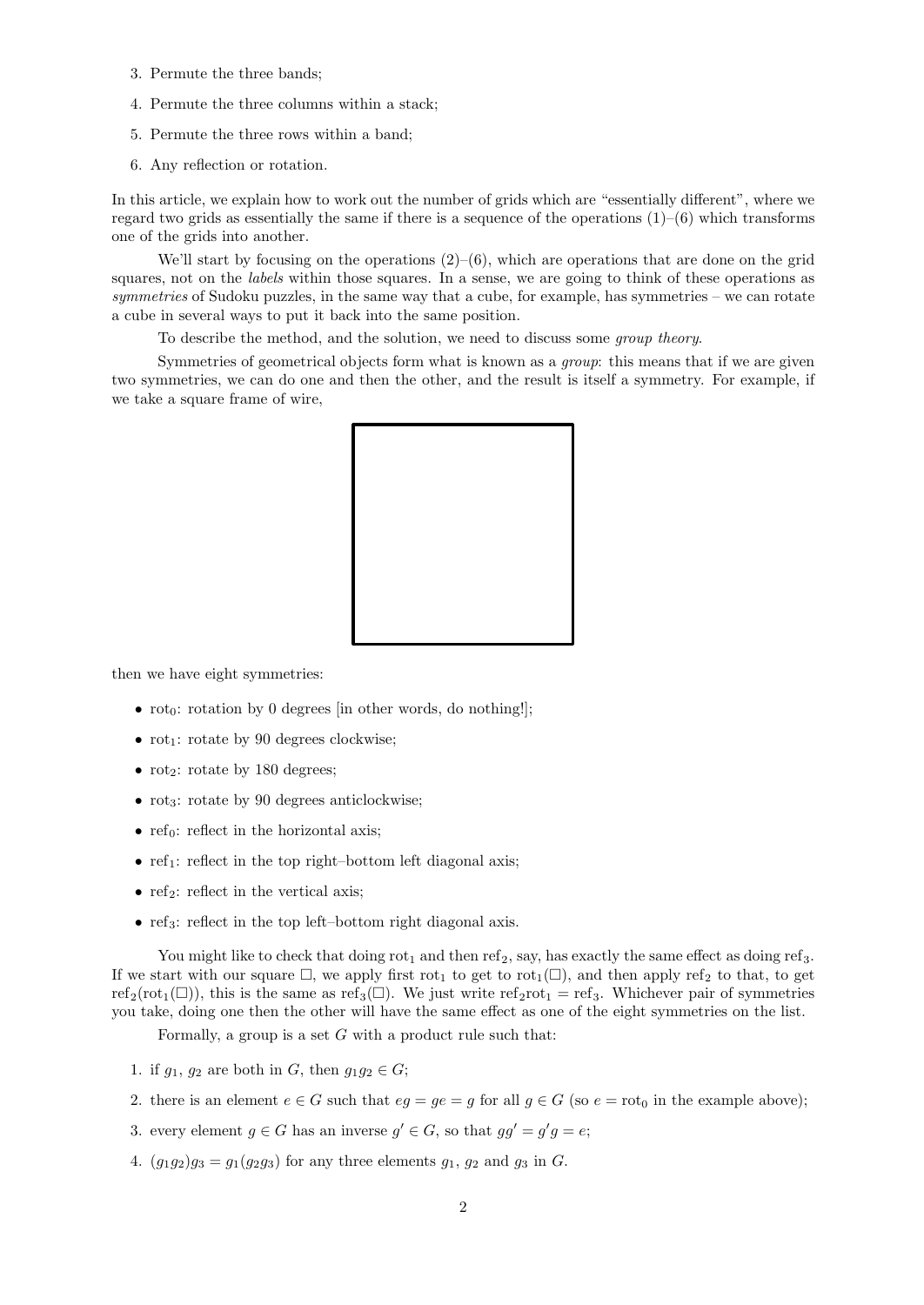Here's a question that one might ask. Colour the edges of the square wire frame red and blue – how many essentially different ways are there to do this (where two colourings count the same if there is a symmetry turning one into the other)? It turns out that there is a mathematical theorem known as "Burnside's Lemma" which allows you to work out this sort of thing (in fact, although Burnside rediscovered it around 1900, it seems to have first been noticed by Cauchy around 1845!):

Write down all the possible symmetries, as we did above. For each symmetry, count the number of colourings which are fixed by the symmetry. Then the answer to the question is the average of these numbers.

Let's explain how this works in this example.

- The symmetry rot<sub>0</sub> is going to fix everything, of course; there are  $2^4 = 16$  colourings of the square (each of the 4 edges can be coloured in 2 ways).
- The symmetry  $rot_1$  will only fix 2 of the colourings, where each edge is red, or each edge is blue. (If a colouring is fixed by rotating it by 90 degrees, then each edge must be coloured the same way as its neighbour).
- The symmetry rot<sub>2</sub> will fix 4 of the colourings, the ones where the opposite edges are coloured in the same way. So the top and bottom edges are either both red or both blue, and the left and right edges are either both red or both blue.
- The symmetry rot<sub>3</sub> fixes 2 colourings, just as rot<sub>1</sub>.
- The symmetry ref<sub>0</sub> fixes 8 colourings, those where the top and bottom edges are coloured the same.
- The symmetry ref<sub>1</sub> fixes 4 colourings, those where the top and right edges and the bottom and left edges are coloured the same.
- The symmetry ref<sub>2</sub> fixes 8 colourings, where the left and right edges are coloured the same.
- The symmetry ref<sub>3</sub> fixes 4 colourings, those where the top and left edges and the bottom and right edges are coloured the same.

Then the average of these is:

$$
(16 + 2 + 4 + 2 + 8 + 4 + 8 + 4)/8 = 48/8 = 6,
$$

and Burnside's Lemma tells us that this is exactly the answer to the original question of how many essentially different colourings there are.

We are trying to do the same to count the number of essentially different Sudoku grids. For simplicity, our group G will consist of all the symmetries built up from operations  $(2)$ – $(6)$ . These symmetries can be thought of as being operations permuting the 81 squares of the grid, and there is a computer program available, called GAP [2], which allows us to work with groups arising by permuting sets.

To take into account the operation (1) of relabelling, we are going to regard two grids as *equivalent* if one can be transformed into the other by relabelling. Then our symmetry group  $G$  is acting on grids; as in the example above, we want to count the number of grids which are fixed up to equivalence by a given symmetry, that is, the grids which are transformed by the symmetry into an equivalent grid.

For example, the following grid is equivalent to itself under a quarter turn:

| $\mathbf 1$    | $\overline{2}$ | 4              | $\overline{5}$ | 6              | 7              | 8              | 9              | 3              |
|----------------|----------------|----------------|----------------|----------------|----------------|----------------|----------------|----------------|
| 3              | 7              | 8              | $\overline{2}$ | 9              | $\overline{4}$ | $\overline{5}$ | $\mathbf 1$    | 6              |
| 6              | $\overline{5}$ | 9              | 8              | 3              | $\mathbf{1}$   | 7              | $\overline{4}$ | $\overline{2}$ |
| 9              | 8              | 7              | $\mathbf{1}$   | $\overline{2}$ | 3              | 4              | 6              | 5              |
| $\overline{2}$ | 3              | $\mathbf{1}$   | $\overline{4}$ | 5              | 6              | 9              | $\overline{7}$ | 8              |
| 5              | $\overline{4}$ | 6              | 7              | 8              | 9              | 3              | $\overline{2}$ | 1              |
| 8              | 6              | 3              | 9              | 7              | $\overline{2}$ | $\mathbf{1}$   | $\overline{5}$ | 4              |
| 4              | 9              | $\overline{5}$ | 6              | $\mathbf{1}$   | 8              | $\overline{2}$ | 3              | $\overline{7}$ |
| 7              | $\mathbf 1$    | $\overline{2}$ | 3              | $\overline{4}$ | $\overline{5}$ | 6              | 8              | 9              |